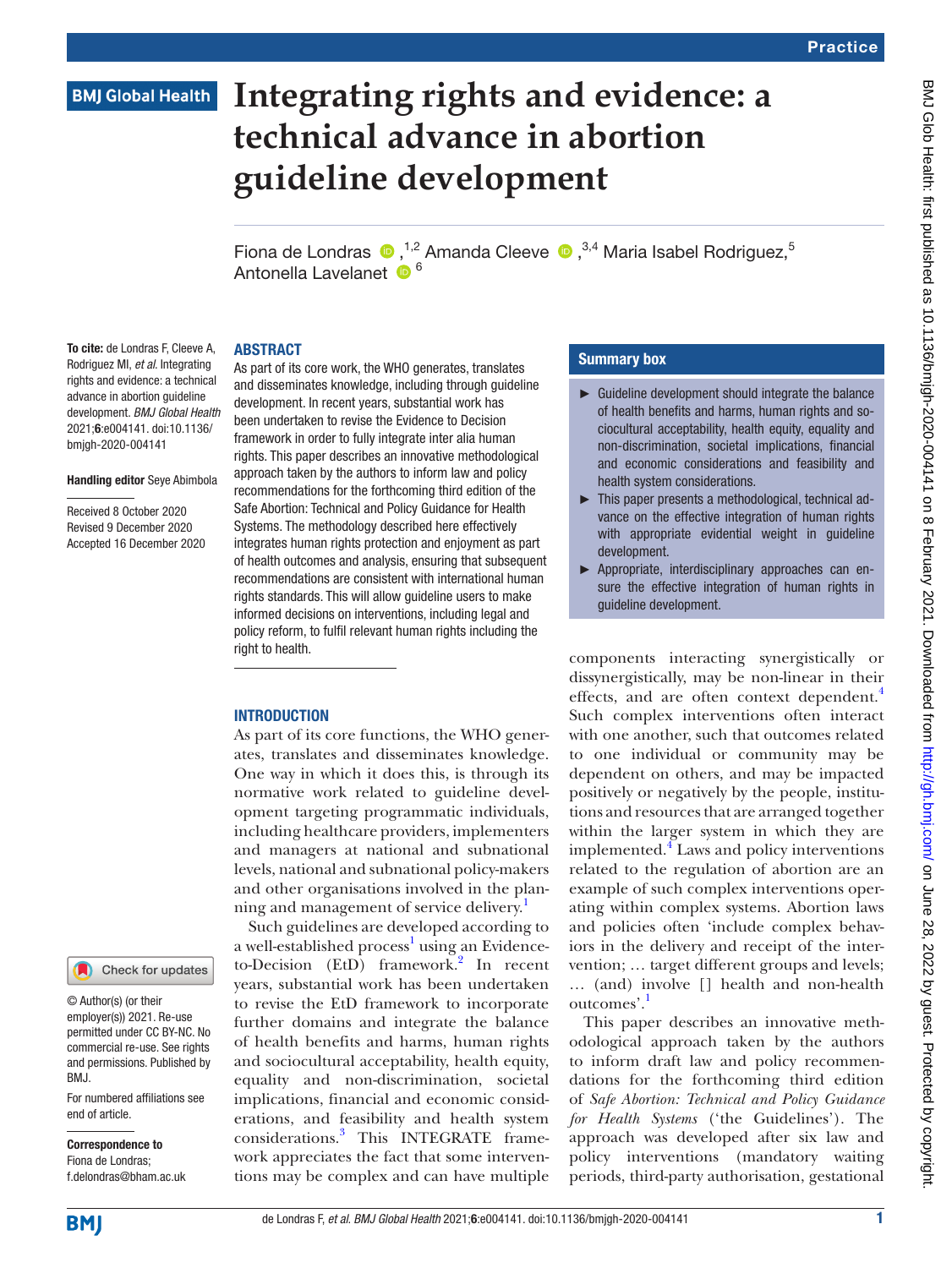#### BMJ Global Health

limits, criminalisation, provider restrictions and 'conscientious objection' also known as 'conscientious refusal') were identified by individuals participating in a technical consultation and scoping meeting, in preparation for planning and development of the update to the Guidelines. Currently, there are no formal WHO recommendations related to these interventions; however, they have been described in the second edition of the Guidelines as regulatory and policy barriers that may impact access to and timely provision of safe abortion care.<sup>[5](#page-5-4)</sup> This approach to generating EtD frameworks, in which human rights standards have been treated as evidence, reflects a commitment to the full integration and evidential application of human rights in Guideline development.

The realisation of human rights applicable to abortionrelated interventions is not a research area that readily lends itself to randomised controlled trials or comparative observational studies, but instead often includes studies without comparisons. Assessing the body of such evidence can be difficult, especially when using tools such as Grading of Recommendations Assessment, Development and Evaluation (GRADE).<sup>1</sup> The methodology described here effectively integrates human rights protection and enjoyment as part of health outcomes and analysis, while considering several important factors and their potential interactions. This is in line with the WHO's norms and values, and thus underpins integrated evidence for application within an EtD framework. This methodology ensures that subsequent recommendations are consistent with international human rights standards, so that guideline users can make informed decisions on interventions, including law and policy reform, to fulfil relevant human rights including the right to health.

#### OUR APPROACH

Recommendations are formulated and finalised by a Guideline Development Group: a group of external experts convened by WHO, whose central task is to develop evidence-based recommendations. Through an iterative, principles-based approach, we developed a three-stage process to retrieve and synthesise evidence that integrates both public health and legal methodological approaches in order to generate evidence and inform draft recommendations. The stages included: (i) the development of an 'abstract' human rights analysis relating to the intervention under consideration (overarching rights analysis), (ii) the retrieval and synthesis of the existing evidence, which included conducting a systematic review and applying a rights analysis to the evidence within the systematic review (evidence synthesis) and (iii) a summary analysis combining the previous stages (summary analysis) ([figure](#page-1-0) 1).

#### Overarching rights analysis

The first stage involved the development of a clear understanding of the human rights norms relevant to the intervention in question. From this, summary statements of states' human rights obligations that might be implicated (positively or negatively) by the intervention being studied were developed. In line with a legal methodological approach, this entailed a comprehensive review of the human rights standards relevant to abortion access as articulated by United Nations treaty monitoring bodies and special procedures in their general comments, general recommendations, reports, concluding observations and decisions on individual complaints. These compiled standards were then refined into a set of propositions about human rights standards as they apply to comprehensive abortion care. These propositions were presented in a 'human rights master chart' reflecting these propositions and the sources from which they were derived. The standards from the human rights master chart that related to the intervention being considered were then identified and brought together

| * Review of international                                                                                                                 | <b>Evidence Synthesis</b>                                                                                                                                                                        |                                                                                                                                                                                                                              |
|-------------------------------------------------------------------------------------------------------------------------------------------|--------------------------------------------------------------------------------------------------------------------------------------------------------------------------------------------------|------------------------------------------------------------------------------------------------------------------------------------------------------------------------------------------------------------------------------|
| human rigths standards<br>relevant to abortion                                                                                            | * Generation of PICO                                                                                                                                                                             | <b>Summary Analysis</b>                                                                                                                                                                                                      |
| * Generation of Overarching<br><b>Rights Analysis Table</b><br>identifying human rights<br>standards relevant to specific<br>intervention | * Systematic Review leading to<br><b>Evidence from Studies Table</b><br>* Application of Overarching<br>Rights Analysis Table to<br><b>Evidence Table</b><br>* Human Rights to Evidence<br>Table | * Aggregation of Evidence<br>from Studies Table and Human<br><b>Rights to Evidence Table</b><br>* Application of Overarching<br>Rights Analysis Table where no<br>results from systematic review<br>* Evidence Summary Table |

<span id="page-1-0"></span>Figure 1 Outline of methodology. PICO: Population, Intervention, Comparison, Outcome.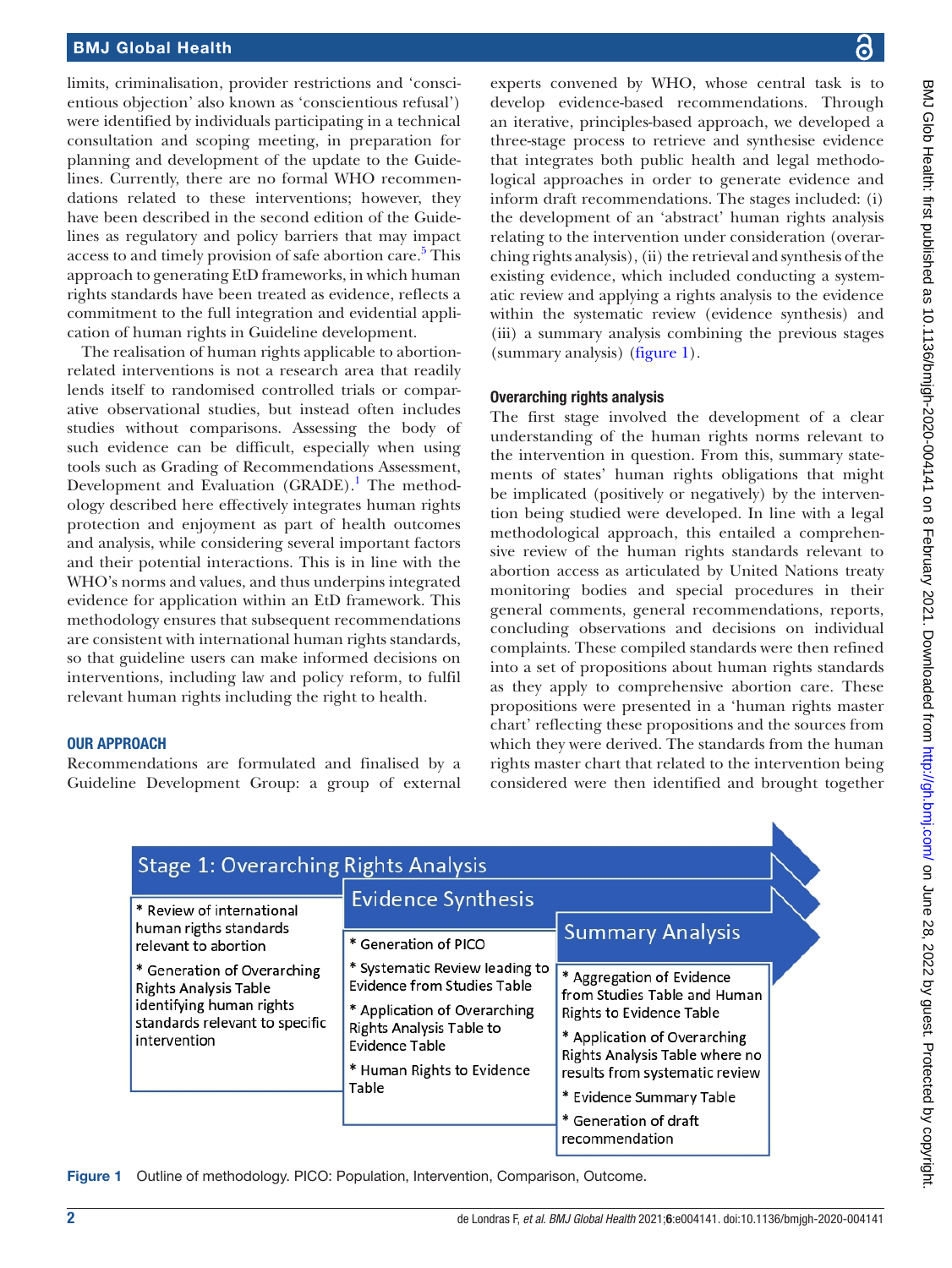into an *Overarching Rights Analysis Table*, presenting the human rights law evidence for the intervention. This *Overarching Rights Analysis Table* did not take account of likely balance of health benefits and harms, but instead dealt with human rights law as a standalone item.

#### Evidence synthesis

The second stage included two elements: systematic review and applied human rights analysis.

#### Systematic review

A systematic review was undertaken for each of the interventions being considered, in line with standard Guideline development practice.<sup>1</sup> Following development of a PICO, a search strategy was drawn up for each of the interventions being studied. We searched the databases PubMed, HeinOnline, and JStor and the search engine Google Scholar, data sources that include both global and regional level data and are appropriate for an analysis engaging international human rights standards. While the latter three are not standard clinical databases, they would include manuscripts focused on law and policy analyses and thus in line with our interventions of interest. We limited our search to papers published in English since 2010, as the second edition of the Guideline included information prior to this point. We included quantitative studies (comparative and noncomparative), qualitative and mixed-methods studies, reports, PhD theses, and economic or legal analyses. Only studies that undertook original data collection or analysis were included. Titles and abstracts were first dual screened for eligibility. Full texts were then reviewed, and inclusion and exclusion criteria applied.

Both health and non-health outcomes were included based on a separate assessment of the literature that went beyond simple linear causal pathways, and considered effects that may be plausibly, while not directly, related to the effects of laws or policies. These included outcomes such as continuation of pregnancy and system costs, as well as outcomes that sought to capture qualitative impacts such as impact on the provider–patient relationship, perceived exposure to interpersonal violence and opportunity costs understood broadly. Data from the included studies were extracted and mapped to the outcomes. Given the diverse range of evidence considered, standard tools for assessing risk of bias or quality were unsuitable, $6$  and a novel approach that could be uniformly applied across the body of evidence was developed.[7](#page-6-0) The retrieved evidence was presented in a table entitled *Evidence Table*. The objective of these tables was to summarise the data related to each outcome for the intervention under consideration.

Studies of all designs (quantitative and qualitative) were reviewed to determine study design, sample size and geographic location. For quantitative studies, point estimates and CIs were included. Quantitative studies were evaluated for precision, directness and magnitude of effect. Footnotes were used throughout the Evidence Tables to indicate these assessments. Qualitative findings were evaluated for adequacy<sup>[8](#page-6-1)</sup> and footnotes were used to indicate a concern for adequacy such as situations where the findings were not sufficiently rich and detailed and/ or were supported by few studies/participants.

#### Human rights analysis

The second element of this stage involved applying the human rights standards identified in the overarching rights analysis to the evidence identified through the systematic review in order to develop a rights-based evidential understanding of the findings from the systematic review. The applied human rights analysis was presented in a table entitled *Human Rights to Evidence table*, and organised by outcome of interest. For both elements of this stage, the effect direction was used to describe whether there was an increase, decrease or no change in the direction<sup>7</sup> of the effect of the intervention on the outcome (*Evidence Table*) or on rights enjoyment (*Human Rights to Evidence Table*).

#### Summary analysis

In the final stage, we compiled an *Evidence Summary Table* where we brought together the evidence garnered from the systematic reviews and the applied rights analysis, as an aggregation of information. Where the retrieval and synthesis of the evidence did not generate any evidence against an outcome, the overarching rights analysis was reviewed for any possible human rights law implication of the intervention relevant to that outcome and the relevant human rights standards constituted the evidence. Where such standards were identified, this was included in the *Evidence Summary Table*. We then integrated the evidence from both the systematic reviews and international human rights law to inform draft recommendations.

#### APPLICATION OF APPROACH Overarching rights analysis

For each intervention, the most relevant human rights standards from the human rights master were identified. This was then made into an overarching rights analysis for the intervention and presented in the *Overarching Rights Analysis Table* [\(figure](#page-2-0) 2). The *Overarching Rights Analysis Table* focused on standards derived from abortion-specific

<span id="page-2-0"></span>

| Standard/Obligation | Relevant Rights | Express Sources | Implications for Law and |
|---------------------|-----------------|-----------------|--------------------------|
|                     |                 |                 | Policy                   |

| <b>Figure 2</b> | Overarching rights analysis table. |  |  |  |
|-----------------|------------------------------------|--|--|--|
|-----------------|------------------------------------|--|--|--|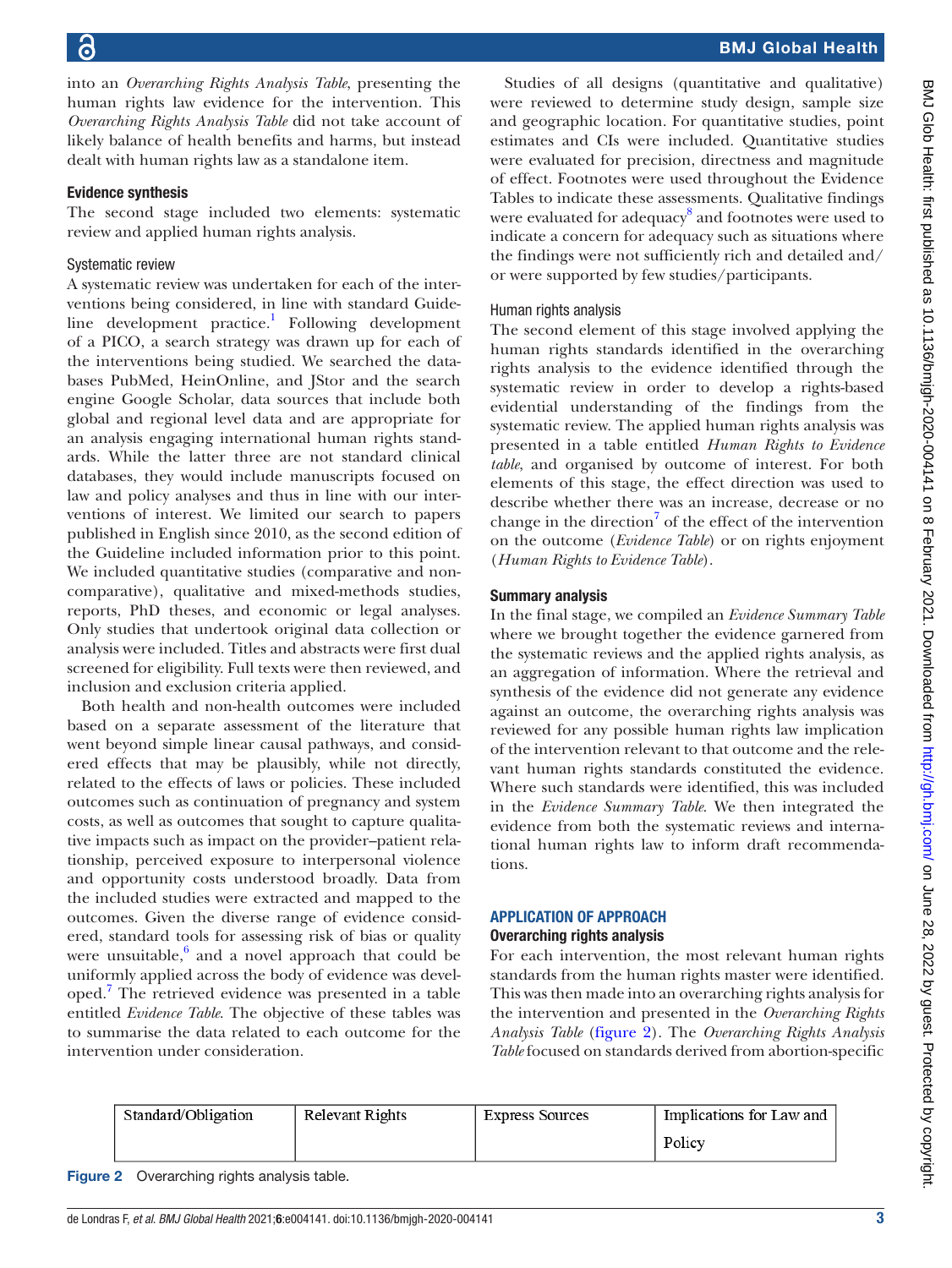| OUTCOME:-                      |                                                  |  |                    |  |
|--------------------------------|--------------------------------------------------|--|--------------------|--|
| Human rights standard engaged: |                                                  |  |                    |  |
| Studies                        | Direction of the Evidence   What does this mean? |  | Overall conclusion |  |

<span id="page-3-0"></span>Figure 3 Evidence from studies table.

interpretations, utterances and findings of human rights bodies as applied in an abstracted sense to the intervention being considered. The *Overarching Rights Analysis Table* sought to capture foreseeable direct, knock-on and ancillary rights implications of the intervention per se. As a matter of human rights law, the 'abortion specific' rights standards identified in the *Overarching Rights Analysis Table* sit alongside and are contextualised by more general human rights standards (eg, the right to a remedy, or the obligation of non-retrogression). They also need to be understood by reference to the general normative and interpretive principles of human rights law as discussed further in 'Significance and Limitations' below.

#### Evidence synthesis

A summary of findings table was prepared for each intervention ([figure](#page-3-0) 3), which summarised the data related to each outcome for the intervention under consideration. To summarise the effect of the intervention, across all study designs, we utilised a previously developed approach and incorporated a visual representation of effect direction.<sup>[7](#page-6-0)</sup> The direction of the evidence was illustrated by a symbol which indicated whether, in relation to that particular outcome, the evidence extracted from a study suggested an increase  $(\triangle)$ , decrease  $(\overline{v})$  or no change in the outcome  $(0)$ . These symbols were not linked to the magnitude of the effect. For each outcome, an overall conclusion was formulated encapsulating the key findings from the extracted data, and presented in the final column in the *Evidence from Studies table*.

In the *Human Rights to Evidence Table,* we applied rights standards identified in the *Overarching Rights Analysis Table* to the conclusions-per-outcome from the *Evidence from Studies Table*. For each human rights standard applied, the effect direction was once again used to indicate the impact of the intervention on rights enjoyment, based on the evidence identified through the systematic review.[7](#page-6-0) These symbols indicated an increased *negative* relationship with rights enjoyment between the intervention and the outcome (ie, respect, protection, and fulfilment of relevant rights decreases)  $(\triangle)$ ; unclear/

no impact on rights enjoyment between the intervention and the outcome (○); and a decreased negative relationship with rights enjoyment between the intervention and the outcome (ie, respect, protection and fulfilment of relevant rights increases)( $\overline{v}$ ). This applied rights analysis allowed for a concrete and grounded analysis of how the interventions being studied impacted on the rights of the relevant population (primarily: pregnant people seeking abortion). From this, an overall conclusion *for rights* could be drawn, which was presented in the final column of the *Human Rights to Evidence table*. The general outline and headings for *Human Rights to Evidence table* are depicted in [figure](#page-3-1) 4.

#### Summary analysis

For each intervention, an *Evidence Summary Table* was created, in which the overall conclusions from the *Evidence table* and the *Human Rights to Evidence table* were presented. As noted above, where the systematic review had not generated any evidence on an outcome of interest, the general principles from the *Overarching Rights Analysis Table* were applied and inserted. The general outline and headings in the *Evidence Summary Table* are depicted in [figure](#page-4-0) 5.

In this way, the *Evidence Summary Table* allowed for the effective synthesis of general principles from international human rights, clinical and qualitative evidence from the systematic review, and applied rights analysis in order to inform draft recommendations that allowed for the effective integration of human rights *as evidence* in a manner that was informed but not dominated by either legal analysis or clinical evidence.

#### THE SIGNIFICANCE AND LIMITATIONS OF THIS TECHNICAL ADVANCE

The methodology described in this paper is an innovative approach to synthesising the impact of abortion laws and policies on health and non-health outcomes and rights enjoyment. In its formulation of recommendations and Guidance on sexual and reproductive health, the WHO has always been committed to taking account of rights.

| Outcome | Overall Conclusion | Rights  | Standards | Direction-   |      | Overall:           |    |
|---------|--------------------|---------|-----------|--------------|------|--------------------|----|
|         |                    | Engaged |           | negative     |      | Application        | of |
|         |                    |         |           | relationship | with | Rights to Evidence |    |
|         |                    |         |           | rights       |      |                    |    |

<span id="page-3-1"></span>Figure 4 Human rights to evidence table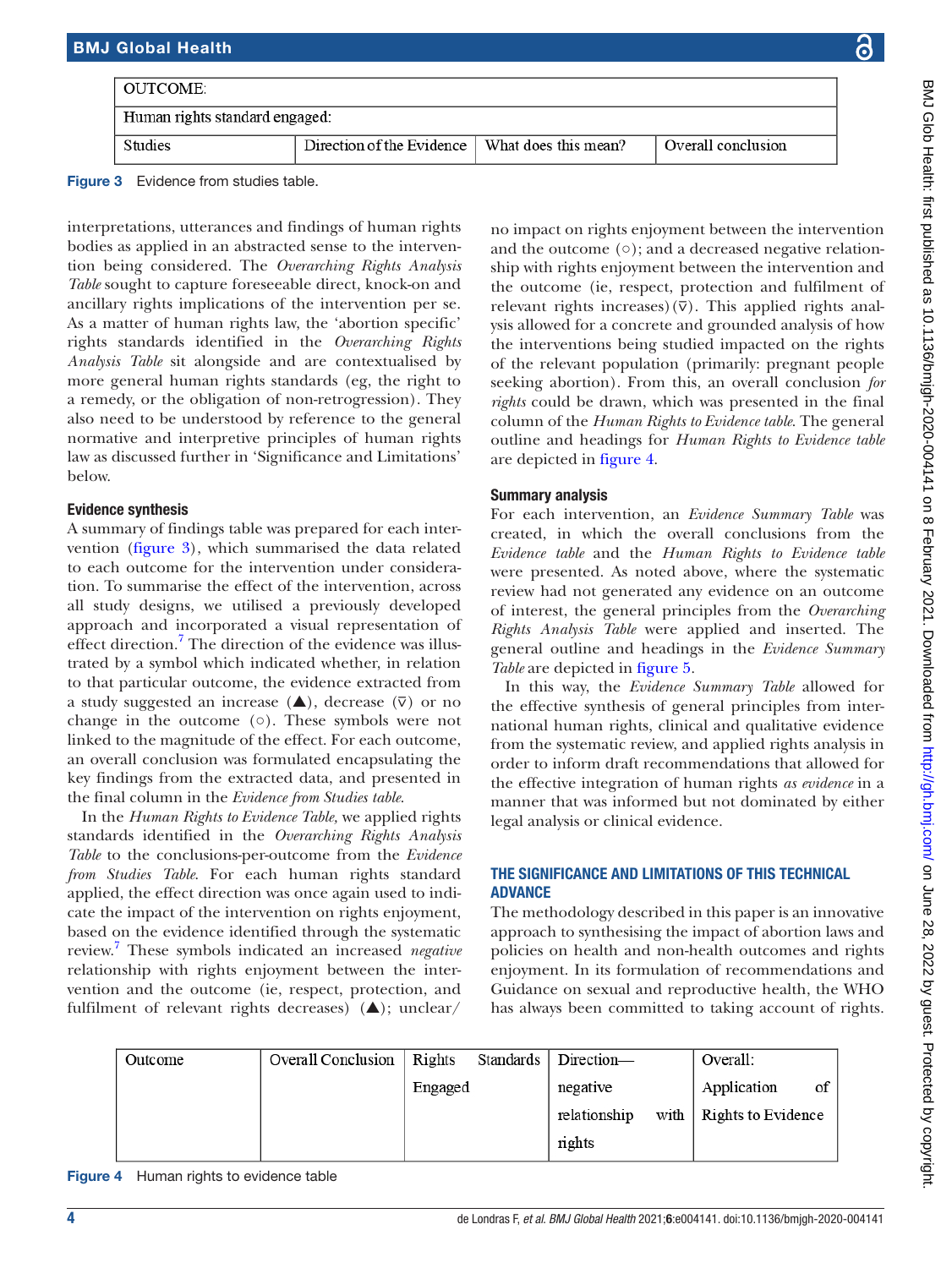| Intervention:                                                                                                                                                                                                               |                                                 |                                                                                                                                                                                                                                                                                              |
|-----------------------------------------------------------------------------------------------------------------------------------------------------------------------------------------------------------------------------|-------------------------------------------------|----------------------------------------------------------------------------------------------------------------------------------------------------------------------------------------------------------------------------------------------------------------------------------------------|
|                                                                                                                                                                                                                             |                                                 |                                                                                                                                                                                                                                                                                              |
| Outcome                                                                                                                                                                                                                     | <b>Conclusion of Evidence</b>                   | Application to Rights                                                                                                                                                                                                                                                                        |
| Outcome 1                                                                                                                                                                                                                   |                                                 |                                                                                                                                                                                                                                                                                              |
| Outcome 2                                                                                                                                                                                                                   |                                                 |                                                                                                                                                                                                                                                                                              |
| <b>Overall Draft Recommendation:</b>                                                                                                                                                                                        |                                                 |                                                                                                                                                                                                                                                                                              |
| Evidence summary table.                                                                                                                                                                                                     |                                                 |                                                                                                                                                                                                                                                                                              |
|                                                                                                                                                                                                                             |                                                 |                                                                                                                                                                                                                                                                                              |
|                                                                                                                                                                                                                             | lects the Constitution of the WHO, the Preamble | clinical evidence and human rights are integrated and                                                                                                                                                                                                                                        |
| $1$ $0.1$ $1.1$ $1.1$ $0.1$ $0.1$ $0.1$ $0.1$ $0.1$ $0.1$ $0.1$ $0.1$ $0.1$ $0.1$ $0.1$ $0.1$ $0.1$ $0.1$ $0.1$ $0.1$ $0.1$ $0.1$ $0.1$ $0.1$ $0.1$ $0.1$ $0.1$ $0.1$ $0.1$ $0.1$ $0.1$ $0.1$ $0.1$ $0.1$ $0.1$ $0.1$ $0.1$ | h affirms 'enjoyment of the highest attainable  | weighted equally, can be used broadly to develop Guide-<br>$\mathbf{1}$ . The set of the set of the set of the set of the set of the set of the set of the set of the set of the set of the set of the set of the set of the set of the set of the set of the set of the set of the set of t |

lines at international, national or local levels. This approach does pose challenges and have limitations. There is no one recommended approach to systematically assessing and summarising studies from a diverse array of study designs, including both quantitative and qualitative data, and also legal reviews. Standard tools used to assess risk of bias and quality cannot be uniformly applied across the evidence.<sup> $71617$ </sup> As proposed by Thomson *et al*, we presented a representation of the directionality of the evidence to visually summarise complex data.<sup>[7](#page-6-0)</sup> When standardised effect sizes are not possible, this approach may improve clarity and accessi-bility of the narrative synthesis.<sup>[7](#page-6-0)</sup>

Second, we limited ourselves to *international* human rights law as interpreted and applied in the treaty monitoring bodies and special procedures of the United Nations. While there exists a substantial body of regional and national law including treaty provisions, constitutional provisions and case law that is of relevance when a particular guideline or recommendation is being translated into a local law and policy regime (including on safe abortion<sup>[18](#page-6-8)</sup>), our method was focused on informing general recommendations that draw on internationally binding legal standards in respect of which all states have at least some legally binding obligations, depending on the treaties that they had ratified. Were such an approach to be adopted at a national or regional level, for example, the relevant national and regional human rights standards might also be taken into consideration with potential conflicts being resolved by reference to appropriate conflict of laws principles, including the principle that inconsistent domestic law does not absolve a state of its obligation to comply with its international legal commitments.

Furthermore, international human rights law is iterative and constantly evolving. It is also made up of various sources, with different jurisprudential weights. An express treaty provision $^{19}$  has a different level of 'bindingness' to an interpretation of that provision presented in a General Comment,<sup>20</sup> a concluding observation of a treaty monitoring body<sup>21</sup> or a reflection in a report of a Special Rapporteur.<sup>22</sup> In addition, in some cases, treaty monitoring bodies and others charged with interpreting and developing human rights law can apply somewhat imprecise language or unclear methodology in their

<span id="page-4-0"></span>

This reflects the Constitution of the Constitution of the Constitution of the Constitution of the VHO, the Preof which affirms 'e standard of health (as) a fundamental right of every human being'.<sup>[9](#page-6-2)</sup> Indeed, this was the first articulation of an internationally protected right to health, which has subsequently developed through primary instruments including the Universal Declaration of Human Rights (Article 25), and International Covenant on Economic, Social and Cultural Rights (Article 12). The right to health includes a right to sexual and reproductive health. $\frac{10}{10}$  $\frac{10}{10}$  $\frac{10}{10}$  Furthermore, failures in the provision of the highest attainable standard of sexual and reproductive healthcare—including abortion care—have significant direct, ancillary and indirect implications for rights, and a rights-based approach has particular potential for improved abortion care in settings with weak health systems.<sup>11</sup> Understanding the implications, limitations and obligations pertaining to international human rights law is, thus, critical to both reflecting and enacting the rights-based nature of healthcare and the maximisation of health outcomes.

Our work advances the integration of human rights and health evidence systematically in guideline development by giving equal weight to human rights evidence. In earlier processes of WHO Guideline development, the methodological approach was to undertake systematic reviews done in the 'conventional' manner, that is, dominated by clinical evidence, where study design and outcomes of interest are typically linked to safety and effectiveness, and without an applied human rights anal-ysis.<sup>[1](#page-5-0)</sup> Instead, the human rights analysis would ordinarily appear in the text that surrounded a recommendation, and comprise a précis of human rights standards.<sup>[4](#page-5-3)</sup> In 2014, WHO systematically reviewed and relied on international human rights laws and treaties in the development of contraceptive guidelines, however, the health and legal evidence were reviewed and considered separately.<sup>12</sup> Another important advance to effectively integrating human rights into guideline development came with the revision of the EtD INTEGRATE Framework, which explicitly calls for human rights consideration.<sup>[2](#page-5-1)</sup> Our integrated approach to systematically reviewing and considering legal and health evidence in parallel represents an important advance from this earlier work, and a significant contribution to continuing attempts to integrate science and law in social epidemiology<sup>13</sup> and in policy making more generally.<sup>14 15</sup> Our approach, where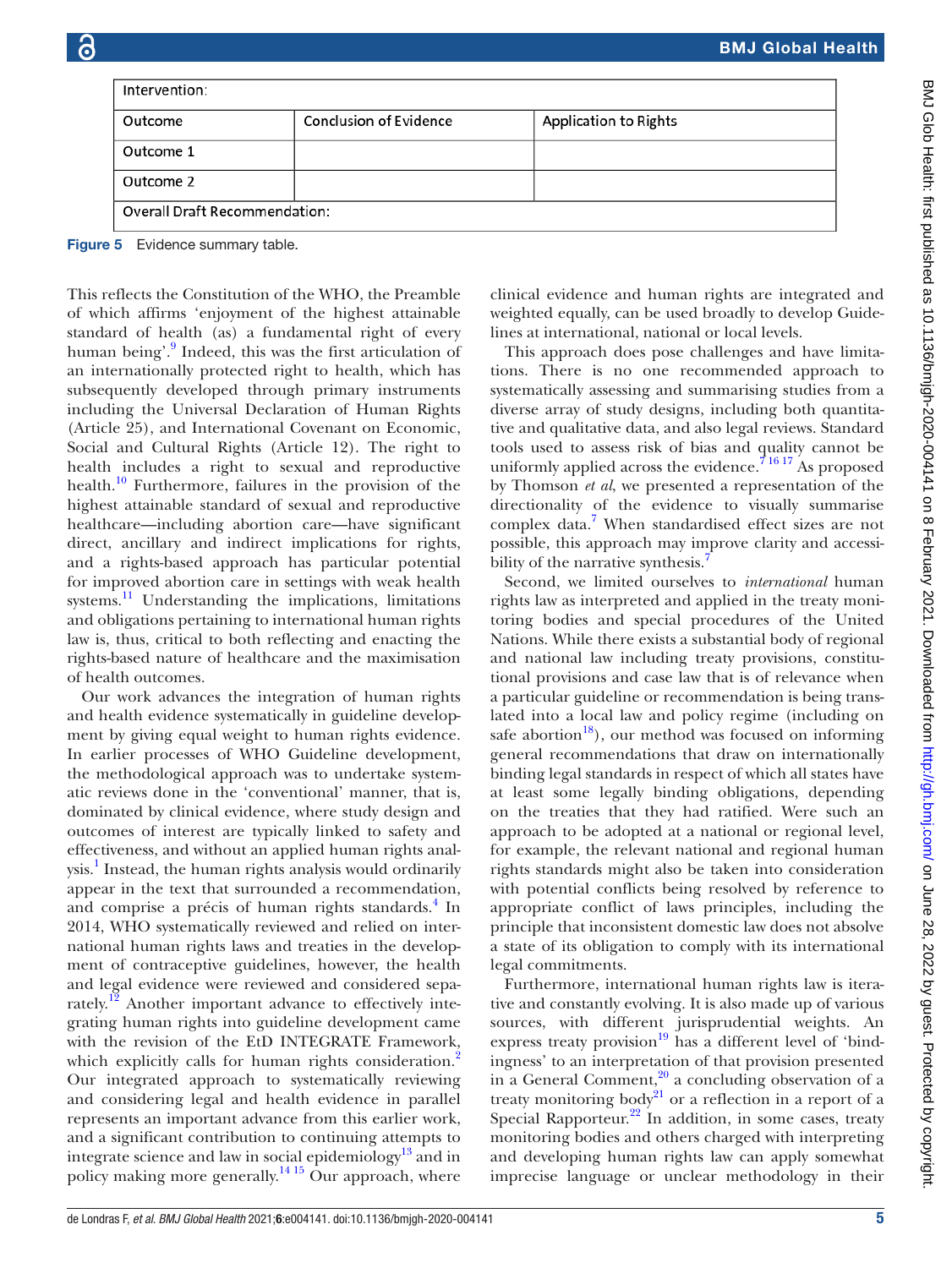#### BMJ Global Health

analyses, leaving space for further interpretation and potentially for varied levels of application in domestic legal systems.[23 24](#page-6-13) Thus, developing the *Overarching Rights Analysis Table* requires a significant degree of legal interpretation and judgement to assess, for example, the extent to which a particular proposition might be said to reflect a consensus across human rights institutions, or to be emerging but not yet established as a norm. For this reason, such an approach is best undertaken by an interdisciplinary group of researchers with expertise across relevant disciplines, such as law, medicine and public health.

Identifying the relative weight of a human rights standard as a matter of general international human rights law is an interpretive exercise, determined by the frequency with which the standard has been articulated, the nature and variety of bodies articulating it, and the nature of the human rights norm from which its articulation emerges (ie, a *jus cogens,* absolute or qualified right). Furthermore, it is difficult to say with certainty that a particular intervention being studied does or does not violate international human rights law as a general matter (i.e. in all cases). Whether a particular intervention (a) engages, and (b) violates human rights law in any particular case is likely to be dependent on its precise content, the nature and operation of the system in which it is applied, its interaction with other interventions, and whether that system can and does operate as a regulatory regime in which possible interferences with rights are effectively mitigated. Qualified rights may be limited by a state in pursuit of legitimate objectives and/or in ways permitted within the text of the right itself; a reduction in rights enjoyment does not always indicate a violation of rights. Nevertheless, even a *prima facie* legally permissible interference with rights should be justified by principles of necessity, rationality and effectiveness.

#### **CONCLUSION**

The methodology described here is an innovative approach to the effective and rigorous integration of analytical approaches drawn from the disciplines of human rights law and public health. The rights application and summary stages of the methodology (stages (ii) and (iii)) shed light on whether an intervention arc is likely to have *justifiable* rights implications. It is not a definitive legal analysis of whether a studied intervention always violates human rights law. Rather, this approach allows for the identification of directionality between a studied intervention and legally protected rights, taking into account both human rights law applied alone and human rights law applied in light of existing evidence of the impact of interventions garnered through a systematic review. This methodology's integration into processes of Guideline development is, thus, a robust means of enacting a commitment to rights protection as part of optimising reproductive health outcomes.

#### Author affiliations

<sup>1</sup>Birmingham Law School, University of Birmingham, Birmingham, UK <sup>2</sup>College of Law, Australian National University, Canberra, Australian Capital Territory, Australia

3 Womens and Childrens Health, Karolinska Institute, Stockholm, Sweden 4 Consultant, UNDP-UNFPA-UNICEF-WHO-World Bank Special Programme of Research, Development and Research Training in Human Reproduction (HRP), Department of Sexual and Reproductive Health and Research, World Health Organization, Geneva, GE, Switzerland

5 Department of Obstetrics and Gynecology, Oregon Health and Science University, Portland, Oregon, USA

6 UNDP-UNFPA-UNICEF-WHO-World Bank Special Programme of Research, Development and Research Training in Human Reproduction (HRP), Department of Sexual and Reproductive Health and Research, World Health Organization, Geneva, Switzerland

Twitter Fiona de Londras [@fdelond](https://twitter.com/fdelond)

Acknowledgements The authors thank Joanna Erdman for her contributions to the development of a catalogue of human rights statements relevant to sexual and reproductive rights, including abortion, which greatly assisted in developing the overarching rights analysis.

Contributors All authors made substantial contributions to the conception or design of the work, or the acquisition, analysis or interpretation of data and to drafting and revising the the work. All authors approved the final version. All authors agreed to be accountable for all aspects of the work in ensuring that questions related to the accuracy or integrity of any part of the work are appropriately investigated and resolved.

Funding This work was supported by the UNDP/UNFPA/UNICEF/WHO/World Bank Special Programme of Research, Development and Research Training in Human Reproduction (HRP). Professor de Londras acknowledges also the support provided by the Philip Leverhulme Prize (PLP-2017-181).

Disclaimer The views expressed in this article are those of the authors and do not necessarily represent the views of, and should not be attributed to, the World Health Organization.

Competing interests None declared.

Patient consent for publication Not required.

Provenance and peer review Not commissioned; externally peer reviewed.

Data availability statement There are no data in this work

Open access This is an open access article distributed in accordance with the Creative Commons Attribution Non Commercial (CC BY-NC 4.0) license, which permits others to distribute, remix, adapt, build upon this work non-commercially, and license their derivative works on different terms, provided the original work is properly cited, appropriate credit is given, any changes made indicated, and the use is non-commercial. See: <http://creativecommons.org/licenses/by-nc/4.0/>.

#### ORCID iDs

Fiona de Londras <http://orcid.org/0000-0002-3555-6311> Amanda Cleeve <http://orcid.org/0000-0001-8115-5503> Antonella Lavelanet <http://orcid.org/0000-0003-2159-2570>

#### <span id="page-5-0"></span>**REFERENCES**

- 1 World Health Organization (WHO). *Who Handbook for Guideline development*. 2nd ed. Geneva: World Health Organization, 2014.
- <span id="page-5-1"></span>2 Alonso-Coello P, Schünemann HJ, Moberg J, *et al*. Grade evidence to decision (ETD) frameworks: a systematic and transparent approach to making well informed healthcare choices. 1: introduction. *[BMJ](http://dx.doi.org/10.1136/bmj.i2016)* 2016;353:i2016.
- <span id="page-5-2"></span>3 Rehfuess EA, Stratil JM, Scheel IB, *et al*. The WHO-INTEGRATE evidence to decision framework version 1.0: integrating who norms and values and a complexity perspective. *[BMJ Glob Health](http://dx.doi.org/10.1136/bmjgh-2018-000844)* 2019;4:e000844.
- <span id="page-5-3"></span>4 Petticrew M, Knai C, Thomas J, *et al*. Implications of a complexity perspective for systematic reviews and Guideline development in health decision making. *[BMJ Glob Health](http://dx.doi.org/10.1136/bmjgh-2018-000899)* 2019;4:e000899.
- <span id="page-5-4"></span>5 World Health Organization (WHO). *Safe abortion: technical and policy guidance for health systems*. 2nd ed, 2016.
- <span id="page-5-5"></span>6 Sterne JA, Hernán MA, Reeves BC, *et al*. ROBINS-I: a tool for assessing risk of bias in non-randomised studies of interventions. *[BMJ](http://dx.doi.org/10.1136/bmj.i4919)* 2016;355:i4919.